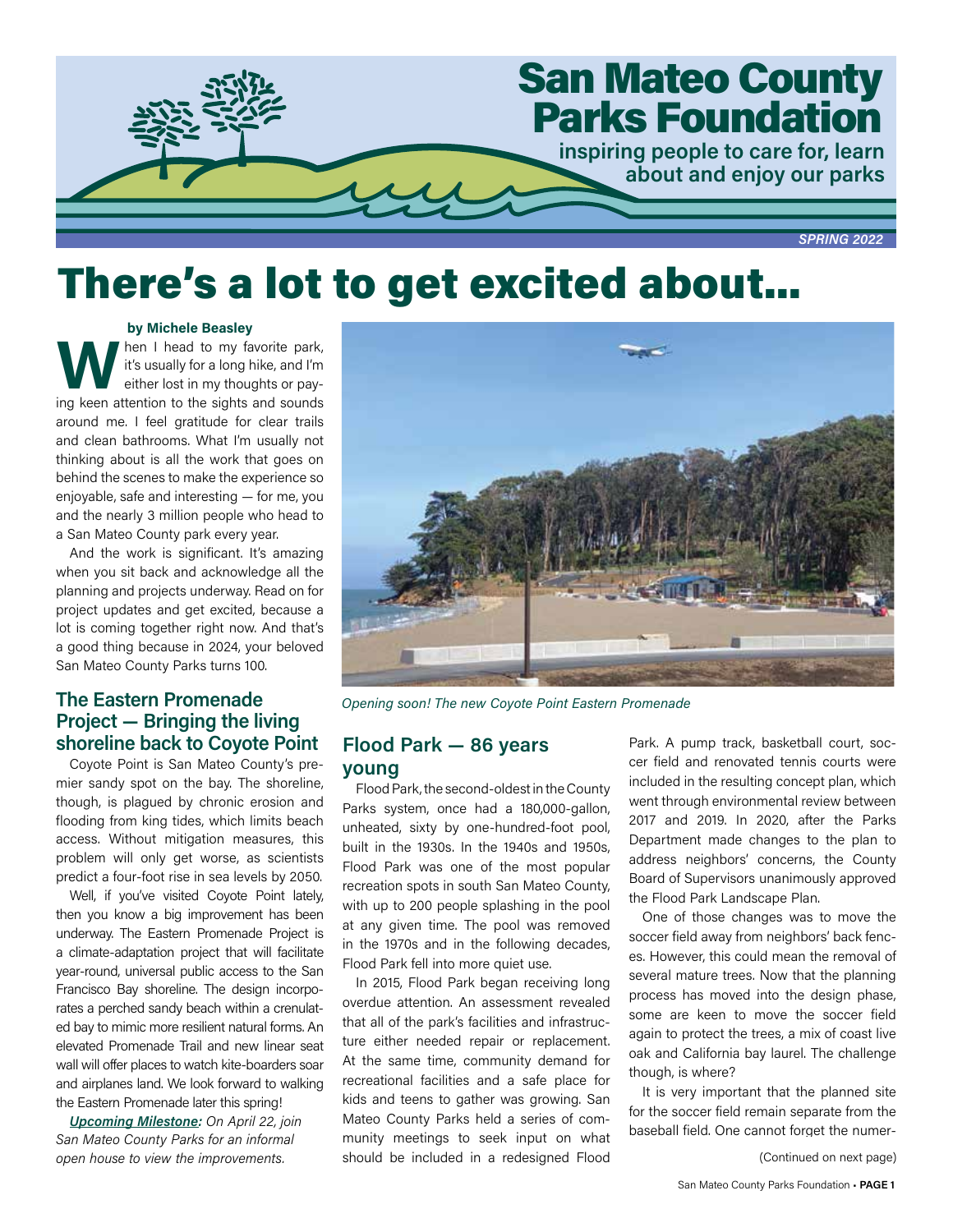San Mateo County Parks Coyote Point Recreation Area Crystal Springs Regional Trail San Andreas Segment Sawyer Camp Segment Edgewood Park & Preserve Devil's Slide Trail Fitzgerald Marine Reserve Pillar Point Bluff Flood Park Friendship Park Junipero Serra Park Huddart Park Memorial Park Pescadero Creek Park Sam McDonald Park Heritage Grove Mirada Surf Moss Beach Park Quarry Park San Bruno Mountain Park Sanchez Adobe San Pedro Valley Park Tunitas Creek Beach Woodside Store Wunderlich Park

### Board of Directors

Katy Coonan Rhoades, Chair Susan Eliot Briggs Adriana Fernandez Amy Jensen Justin Knowles Jorge Laguna Joe Pfeister Korrine Skinner Panah Stauffer Beverley Talbott Michael Turzanski

### Executive Director Michele Beasley

Membership and

Communications Coordinator

Leslie Holzman

### Contact information San Mateo County Parks Foundation

1701 Coyote Point Drive, San Mateo, CA 94401

650/321-5812 voice info@supportparks.org www.supportparks.org



The 2020 Flood Park Landscape Plan.

(Continued from previous page)

ous local youth who passionately advocated for the soccer field. Many of them spoke at the Board of Supervisors' hearing, like Destiny, age 14, "I forget all of my problems when I play soccer." Meeting the needs of youth is a critical goal (no pun intended).

In the design phase, we'd like to see as many healthy trees preserved as possible. We also want to see this process move forward and the many diverse interests and previously heard hopes and desires honored.

### Upcoming Milestone:

Parks is in the final phase of the planning process before breaking ground in early 2023. Community workshops and pop-up events will be held between now and September.

# Memorial Park — San Mateo County's first park is getting ready for its centennial

In 2024, we'll celebrate the

birth of San Mateo County Parks and the very first county park, Memorial Park. Leading up to that significant milestone, this popular redwood park is benefiting from major infrastructure improvements. In 2017, a new water treatment plant was installed that delivers clean water from Pescadero Creek to campsites. A new wastewater treatment plant and collection system was completed in 2021.

During the pandemic, Memorial Park was closed for additional upgrades including new accessible restroom and shower buildings with accessible water fountains. This is a HUGE improvement over the previous, derelict restrooms. San Mateo County Parks' goal is to have installed 21 new restroom and combination restroom/shower buildings by July 2024. Roadways have also been resurfaced and new ADA parking spots delineated.

### Recent Milestone:

Memorial Park opened to campers again Memorial Day weekend 2021 after being

closed for 18 months. Campers with reservations in Sequoia, Redwood and Tan Oak areas were the first to experience the improvements. A new group campsite, the Doug Fir Group Campground with a capacity of up to 30 people, is being added in the Sequoia area.

# Coastside Wildfire Safety — Agencies work together to mitigate fire risk at Quarry Park

A wildfire in El Granada is a big fear and real risk. CAL FIRE, San Mateo County Parks and the San Mateo Resource Conservation District (RCD) are taking proactive steps to mitigate risk at Quarry Park, which CAL FIRE classifies as a Very High Fire Severity Zone.

Proactive action at home means having a plan for your family in case of a major wildfire, including identifying evacuation routes, and making sure your home has at least 100 feet of defensible space. Proactive action in the parks means creating shaded fuel breaks and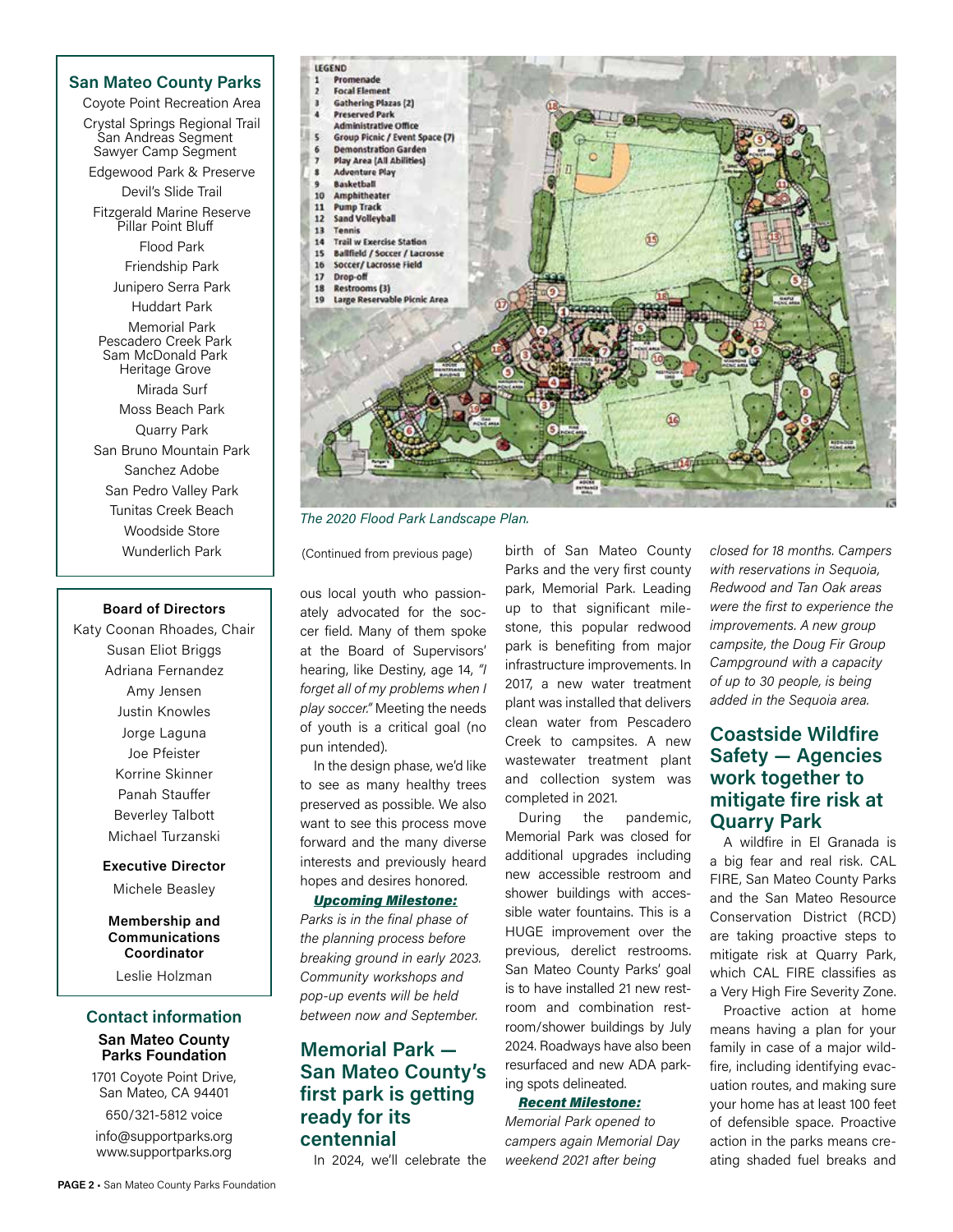reducing fuel loads like dead and dying vegetation.

In the year ahead at Quarry Park, County Parks and RCD will work on a 100-acre fire mitigation project that builds upon the original 100 acres of fuel reduction work conducted in 2019. Understory vegetation near trails less than 10 inches in diameter, including eucalyptus and acacia, will be removed. This type of work decreases a fire's intensity, slows its progress and prevents fire from reaching the canopy. It also helps firefighters respond to fire while allowing people to evacuate. Additional benefits include supporting native plant growth and a more resilient forest.

**Recent Milestone: A wildfire** fuel reduction project near the meadow was completed, clearing the way for a pump track to be built.

# Quarry Park Pump Track — Popular element in Master Plan moves forward

A pump track is a continuous circuit of banked turns interspaced by rollers and other features that cyclists can ride on without pedaling. Growing in popularity, the first two pump tracks coming to San Mateo County are in county parks — Flood Park and Quarry Park, with the latter moving forward very soon.

San Mateo County Parks worked with the Midcoast and mountain biking communities on the "Flying X" design of the pump track, which will be located in the meadow at Quarry Park. The need to complete the first phase of a wildfire fuel reduction project near the meadow took precedence, and ensures no conflict between that work and the construction of the pump track.

### Upcoming Milestone:

American Ramp Company was selected as the contractor in March and construction will break ground soon with a goal of



Pictured above is a before-after-after photo from a treatment area in Wunderlich Park, along the Skyline Trail. The first photo is untreated, the middle photo is immediately following treatment, and the third (right) photo is around 7 months post-treatment. As you can see, understory plants have begun to revegetate the treatment area through the layer of mulch left behind from the masticating equipment.

Courtesy of San Mateo RCD

completing this project by June.

# Off-leash dogs — A balancing act between habitat and recreation

For the last few years, San Mateo County Parks has become more welcoming of dogs and their humans. Access for dogs on leash was expanded to Junipero Serra Park in San Bruno and Coyote Point in San Mateo in 2019. Dogs on leash were already allowed at most coastal parks. The conversation then shifted to areas where dogs could be off-leash. A dog policy committee recommended Quarry Park in El Granada and Pillar Point Bluff in Moss Beach.

While Quarry Park was an agreeable place for off-leash dogs to most, Pillar Point Bluff raised alarms among environmentalists. Pillar Point Bluff is a rare environmental and geological resource. Off-leash dogs can threaten wildlife and their habitats, as well as other dogs and people. Many special status species including osprey, peregrine falcon, burrowing owl, San Francisco garter snake and California red-legged frog have been reported at Pillar Point Bluff. Thus, the bluff is protected under the County Local Coastal Program (LCP) and Coastal Act. Marine mammals, including harbor seals and sea otters are often spotted at the foot of the bluffs at Ross' Cove. They are protected under the Marine Mammal Protection Act.

Providing parks that meet the needs of our diverse communities is challenging. The key is to remember what we do have access to — coastal trails, scenic vistas and a diversity of landscapes and wildlife — and to give thanks every day for these blessings.

**Recent Milestone: The** County Planning Commission denied the permit for the offleash dog pilot program at their February meeting due to concerns raised by the environmental community. The Parks Dept. is coming back to the Board of Supervisors in April with a compromise — Parks is amending the request to only do the off-leash dog pilot program at Quarry Park.

# Wunderlich and Huddart Forest Health Work — Fighting fire before it starts

Important and long overdue efforts to reduce wildfire fuel began at Wunderlich and Huddart County Parks a few years ago.

San Mateo County Parks partners with the San Mateo Resource Conservation District to do this work, which is also supported with funding from the California Department of Forestry and Fire Protection. Crews are wrapping up work at Wunderlich Park, where they have created shaded fuel breaks by selectively thinning vegetation and removing trees that are dead, dying and/or diseased.

Although the change to the landscape can be initially jarring, the effect is to help the forest



Eucalyptus trees adjacent to the labyrinth at Quarry Park.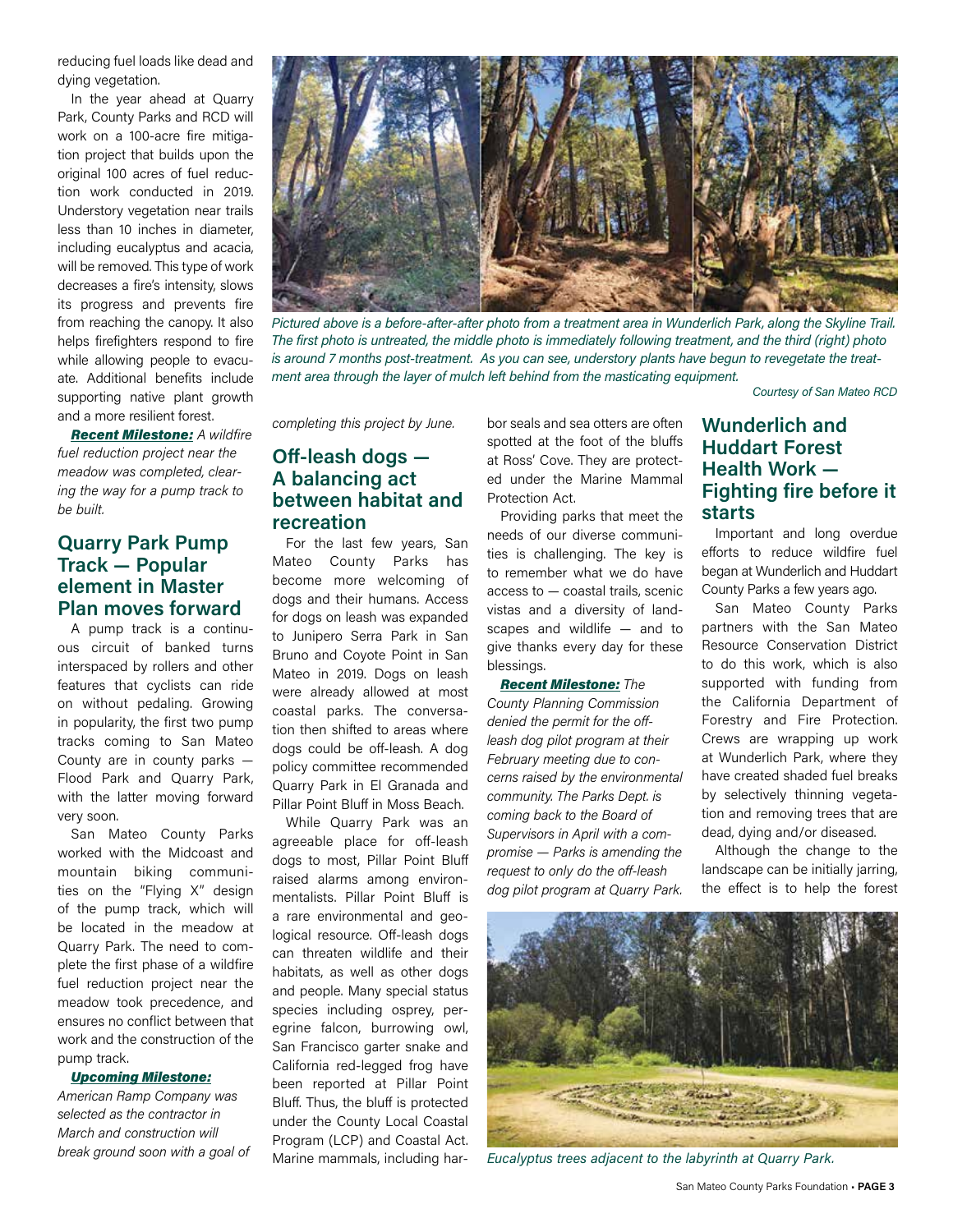

### The Tunitas Creek Beach Preferred Design

and surrounding communities become more resilient to wildfire. Reducing the fuel that helps a fire spread protects nearby homes, preserves evacuation routes and provides the right conditions for native plant species to thrive.

San Mateo County Park staff biologists regularly perform nesting bird surveys, and members of the project team flag sensitive resources and coordinate trail closures. Areas within the parks that were worked on over a year ago have seen new life sprout, as there is more room to grow. Over the next year a total of 402 acres will be treated—218 acres in Huddart Park and 184 acres in Wunderlich Park.

### Upcoming Milestone: Crews are moving back to

Huddart Park to reduce wildfirefuel loads on Chickadee Trail and at Zwierlein and Miwok picnic areas; be on the lookout for trail closures through May.

# Tunitas Creek Beach — 58 gorgeous acres of beach and bluffs

On its way to becoming the newest county park, Tunitas Creek Beach is a hard-to-access, yet supremely scenic stretch of coastline. It is currently closed to the public as a design that

reflects community input comes together. The conceptual design addresses parking, walkways and trails, overlooks, interpretive signs, restrooms and picnic areas. It also provides protections for snowy plovers and their habitat.

In fall 2021, the community was invited to complete a survey about details such as the design and style of structures, guardrails, picnic tables and seating. Their feedback, along with the conceptual design can be found online. Survey respondents also expressed a lot of interest in programming such as volunteer days, wildlife viewing and cultural outings, with a particular interest in learning more about the history of Ohlone tribes.

**Upcoming Milestone: Final** designs are underway with a goal of beginning construction in the summer of 2022 and opening to the public by summer 2023!

As you can see, there is a lot to get excited about — better access, new parks, improved facilities and more resilient forests. A big THANK YOU to all who help care for these special places today so that future generations may be inspired to care for, learn about and enjoy San Mateo County parks.

# Can You Guess the Park?

### (answers on page 7)

- 1. Part of  $\frac{1}{1}$  Part of  $\frac{1}{1}$  fascinating history was when the short-lived Pacific City Amusement Park rose up along the shoreline with a roller coaster and a young Houdini challenged local policemen.
- 2. **include 2.** is a wonderful starting point if you want to reach the peak of Montara Mountain.
- 3. The Peninsula AIDS Memorial Grove is located at

4. contains large exposed formations of serpentinite, California's state rock.

5. Ross' Cove is below \_\_\_\_\_\_\_\_\_\_\_\_\_\_\_\_\_\_\_\_\_ and is part of the

Montara State Marine Reserve. It is designated a Marine Protected Area and dogs are not allowed here.

- 6. Accessible via the \_\_\_\_\_\_\_\_\_\_\_\_\_\_\_\_\_, the Pulgas Water Temple is a dramatic landmark built by the City of San Francisco as a monument to the engineering feat that brought water from Hetch Hetchy to the Bay Area.
- 7. At 5,860 acres, **increase and its the largest San Mateo** County Park.
- 8. Periwinkle, Fingered Limpet and Acorn Barnacle all live in the 'Splash Zone' at .
- 9. Before it became a San Mateo County Park, was part of Highway 1.
- 10. **interest 2024**, making it the first San Mateo County Park.

.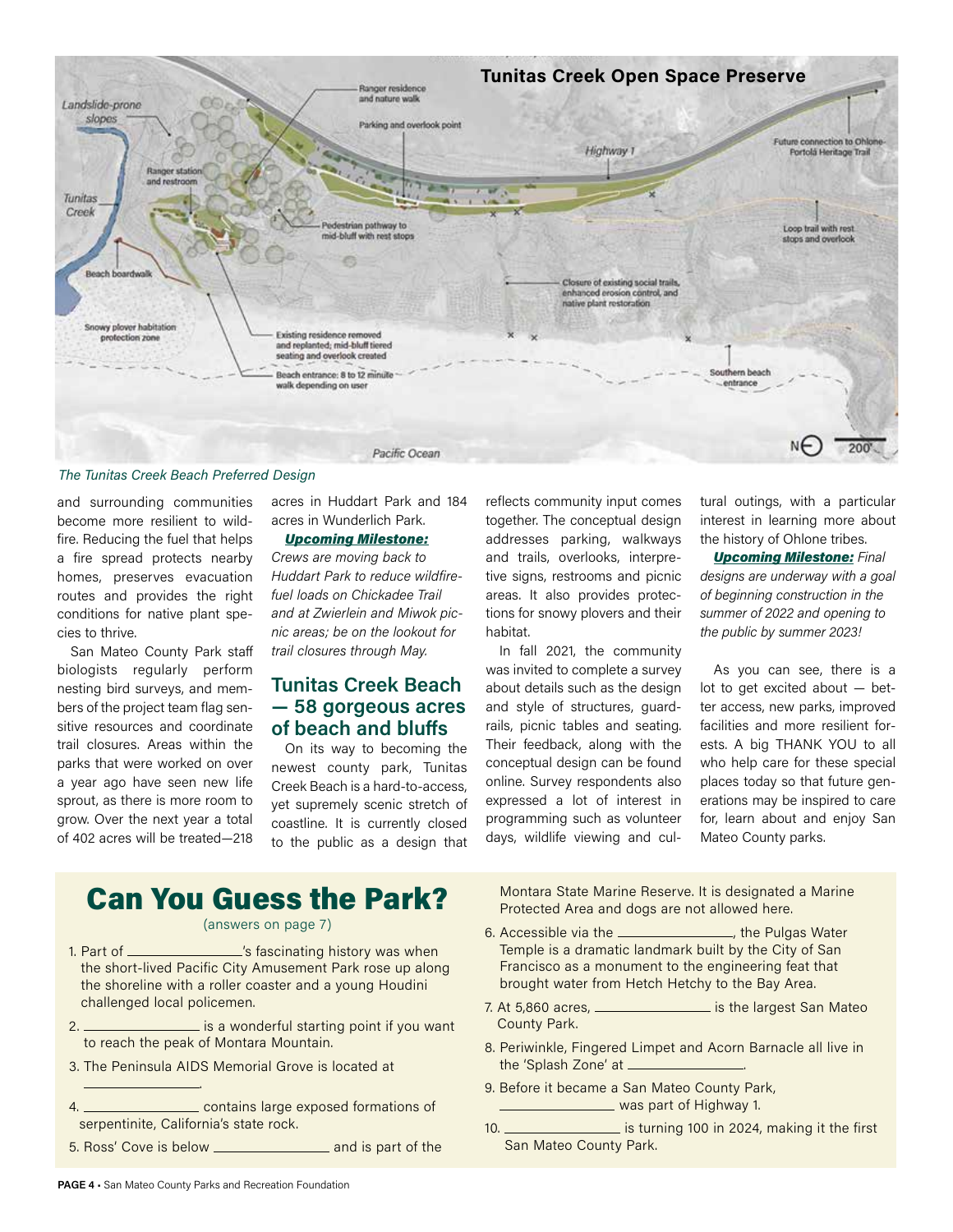# Thank you to our generous supporters!

### The following contributed between August 16, 2021 and March 15, 2022

### \$5,000 & greater

Acton Family Giving Adobe Anonymous Brian and Leslie Baker Loretta Brooks and Chuck Heimstadt Mary Burns Christensen Family Foundation County of San Mateo Shevlin de la Roza Bear Gulch Foundation Rocelia Kmak Lillian Lincoln Foundation National Environmental Education Foundation Jeffrey Pfeffer Jan Salter Sares Regis Education and Community Foundation Silicon Valley Community Foundation Albert Smith Steve and Katy Spurlock Michael Turzanski Kim Vorrath Yi Wang and Daniel Liu Ron and Linda Weaver Western Digital Corporation Jonathan and Raylene Zatz Jen Zee \$1,000-\$4,999 Kiminari Akiyama Julia Ankunding Bay Area Barns and Trails Susan Bryan and Frank

Adams Dustin Chang Katherine Bradshaw Chappelear Robert and Amy Chin Daniel and Linda Cooperman Hans and Anne de Veer Steven P. Dostart Charitable Foundation Robert M. English and Anna M. Zara Alf and Corty Fengler Lynne and Mike Fritz Google

Laura Gottsman and Jon Kessler Greene Van Arsdale Foundation Davis Hershey and Diana Quon Ken and Dee Himes Richard Izmirian Justin Knowles and Jessica Meng Shirley Kwok Georgina LaBerge Jorge Laguna Nancy Lee and Charlotte Rosario Linda and Sidney Liebes Rabinder Maheshwari Dr. Edward Mocarski and Dr. Christine Martens Beth Mohr Riaz and Lily Moledina Kelly Moran and Mark Eliot Thanh Mougeot Erik Neuenschwander and Sonya Chang Cindy and Ron Olander Denise and Cary Phillips Christopher and Julie Ridley Lennie Roberts Alan Robinson Virgil and Carol Rose Anne and Dan Runte Stephen Scheifele and Rochelle Yonezawa Connie Sevier Mary and Mark Sliwkowski Sandy Sloan and Eric Richert Diana Stark Kathryn Stivers Beverley Talbott Geoff and Colleen Tate

Cath Trindle Scott Van Tyle Tom Werbe James and Lia Whitehead David and Julia York

### \$500-\$999

Lee and Anne Anderson Karen Bartholomew Jane Baxter and Steve Beck

Wendy G. Bear David Beaudry and DD Roberts Thomas Beck Norbert Bischofberger Brooks Family Faye and Emmet Brophy Vernon Brown David and Edith Cassel Mark and Carolyn Chandler Leonore Daschbach Eric Denys and Sonja **Declerca** Richard Dvorak and Erin Craig Evan and Wendy Ellis Barbara Erny Albert Everitt Friends of Edgewood Mary and Clinton Gilliland Jon Goulden and Kwok Lau Rebecca Haseleu and Paul Hackleman Charlene Hsu-Winges Joshua and Tina Hugg Bruce and Rhona Kabakoff Roberta Kameda James Kleinrath and Melody **Singleton** Eric Knapp and Deborah **Hussey** Bill and Kathy Korbholz Nick Kovaleski and John Aikin Lane Family Joan Lane Peter and Sue LaTourrette Eileen and Max Listgarten Kishan Madamala Mag-Mayo Family Allan Martin Timothy McHenry John and Janet McMurtry Frances and John Morse Bradford C. and Judith M. O'Brien Jeff and Becky Olson Donald Park and Melissa Lukes Yooki and Nora Park Richard Paterson Dan and Anne Pruzan Andrew Reback Carl and Sarah Rosendahl Heidi and Steve Schell Eve Schooler Rich and Debbie Serpa Kate and Kip Sheeline

Korrine Skinner and Maureen McEvoy Mary and Jim Smith Jan Smith Panah and Eric Stauffer Larry Stites Joseph M. and Ann Stockwell Heather Sutherland Thomas Tarnowski Caroline and Curt Terwilliger Lida Urbanek Craig and Stacie A. Wallace Penny Wilkins and Paul Grishaber Larry Wright, Jr. and Merna Richardson Wroost Marketing

### \$125-\$499

Judith and Douglas Adams Mark Albertson Doug and Diane Allshouse Stephen and Joanne Andrew Diana Angwar Anonymous Donald and Louise Arata Don Bach James Barbera Susan Barkan Julie Barney Sue Bartalo and Dave Fischer Welden and Liane Benedict John Boggs and Amy Fujishige Boggs Raymond Bolanos Michelle and Derek Bosch Heather Brien and Chris Battles John and Robin Briggs Roy and Katherine Bukstein Louise Burton and Roger Mateo Grant and Jean Bushee Scott and Wendy Calvert Beatrice and Eugene **Campione** James and Charlene Carl Michael and Susan Casey Marc Ceragioli John and Linda Chamberlain Jonathan Childs Robert Choy Ray and Marian Christensen Jan Clayton Elizabeth Corcoran and George Anders

Jack and Gloria Corey Deborah Cowing and Steve Langhans Reginald Crawford Edith Crowe Tamara and Douglas Dale Joseph Darcy Benjamin and Barbara Davies Elizabeth Ann De Jarnatt Laura Demsetz and Bernard Adelstein Kathleen Diamond Tom Dienstbier and Joyce Firstenberger Laura Douglass and Joseph Croco Mary Duffy and Laura Camodeca Francesca Eastman and Edward Goodstein Jerry and Linda Elkind Phil Endliss and Bob **Sutherland** George England Kenneth and Carol Epstein Gayle Etienne Pam and Arthur Evans Craig and Sally Falkenhagen Susan Fernyak and James Dudley Bruce Ferry John Fielden Diane and James Foote Vicki Friedberg Joan Friedman and Mark Applebaum Hal and Hilda Friedman Lisa and Jack Fuchs Stephen Gildea and Sola Grantham Thomas Glanzman Gerard Goeser and Adele H. Fukuba Kirk Gould Vaughn and Spencer Gregory Susan and Ken Gross Kathleen Gwynn and Jonathan Cosby Eric and Krista Hanson Jennifer Hartzell and Donn Martin Ann and Barry Haskell Robert Haxo Paul and Linda Heiple Michael and Antonie Heren Anna and Leonard Heymann Kenneth Hitchner Storrs Hoen and Beth Grossman Roger Hoppes

David Hou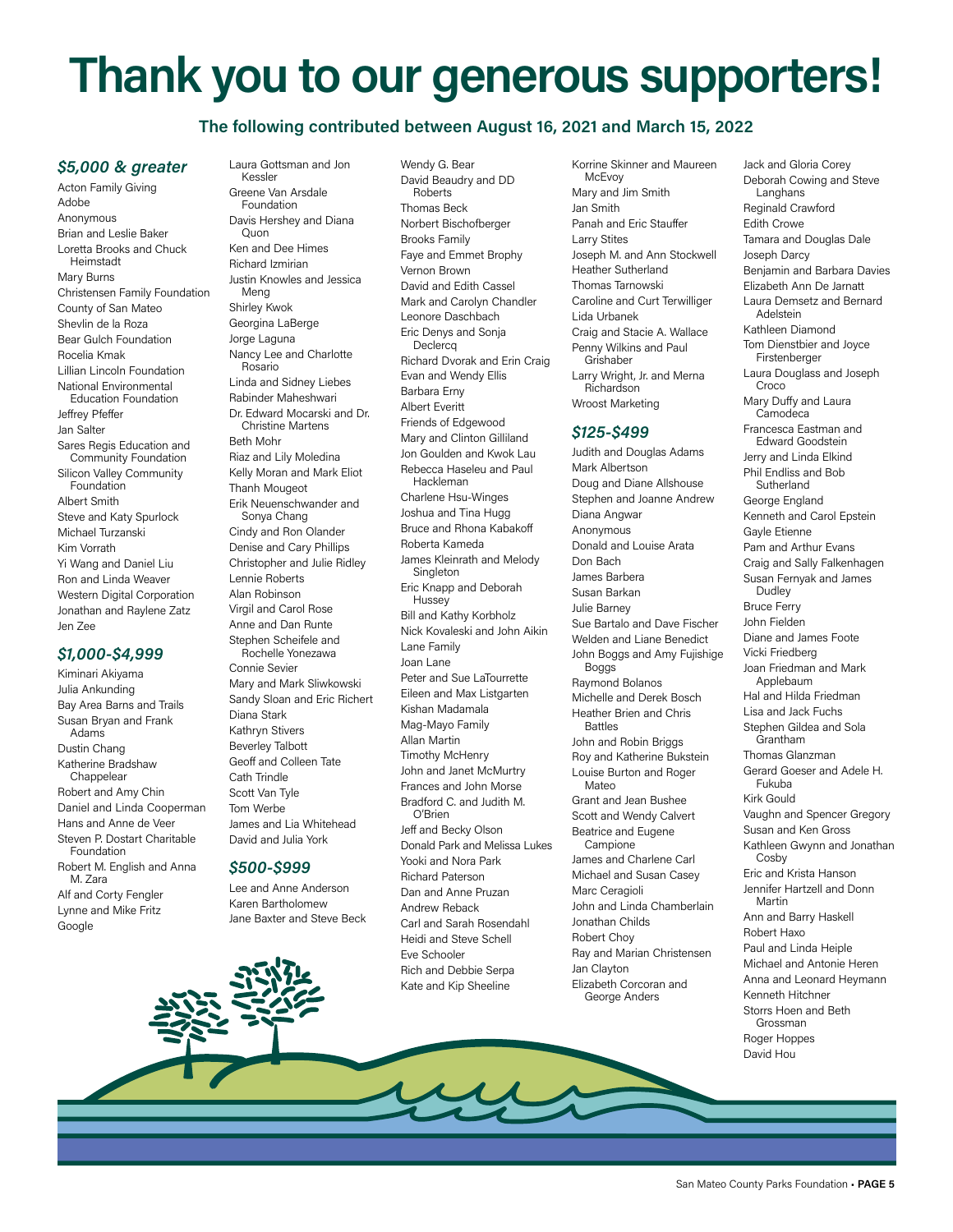Jeff Hyman and Hillary Weingast Scott Janda Janet Jezek Paul Jones Dominic Justewicz Patricia Kan Patrick King and Lisa Roberts Pam Koch and Drew Altman Robert Krensky Madhu Kumar Ann Lambrecht Paola Lancellotti Linda and Sterling Lanier Allen and Kathleen Lauer James Little and Linda Persson Peter Liu and Yijuan Shen Margaret and Jamis MacNiven Jeane Makar Hagop Manuelian John Mashey and Angela Hey Sari and Blake McConnell Mary McCormick James and Suzanne McElwee David McIntosh Martha McKenna Stuart and Meg McLaughlin James and Suzanne Meyer Margaret Miller George and Luisa Miller Ross and Jess Millikan J. Monaghan and Marilyn Voelke Donald and Rowrong Moon Roberta Morris and Philip Bucksbaum Vincent Muzzi Srihari Namperumal Marie-Jeanne and Rondel **Neighbors** Brad and Sharon Nelson Wendy and Craig Nishizaki Liz Noerdlinger and Marc Goldburg James and Cynthia Nourse Ben Oong and Dove Yu Wayne Ott Marsha Oxsen Michael Pacelli Jane Paulson Donald E. Pugh Teresa Quan and Thomas Dewey Barbara and Paul Regan Todd Repp Kristi and Brian Ridgway Theres and Dennis Rohan Dennis Roseman and Catherine Bonnar Bernard and Shelley Ross Sam's Chowder House Sharon Savatski Kevin Schmidt and Victoria Langenheim Carla A. Schoof

Gloria Schulz Elizabeth and Steven Seem Somasekar Seshagiri Rebekah Shapiro Diane Shea

Leonard Shustek

Nick and Cindy Skelton Edward and Dolores Sleeper Alan Soule Susanne Stevens Peter and Karen Stine Bruce Storms Ruby Stout Jason Sutherland Robert and Karen Sutherland John and Linda Taylor Roger and Sherry Taylor Eric Tilenius Tim Toda Vy Ton John Tseng and Wendy Kang Mike and Ellen Turbow Thanh Vo James Wagner James and Karen Wagstaffe Bob and Gail Walker Stephen and Patricia Way Don Weden Nina Weil Anne M. Westerfield Christopher and Sepi Wood Craig and Mary Working Christopher Wuthmann and Allison Rock Ted and Jennifer Yamagishi Hisano Yoshii Brian and Margo Zarker Diana and Raymond Zinckgraf

### \$124 & below

Cindy Abbott Joanne Adamkewicz Joy Addison Dara and Chris Alleyne-Levy Marjory Alving Allan Amlie Phyllis Anderson Arlene Andrews Anonymous Modrite Archibeque Christopher Armanino Adriana Arriaga Jean Atkinson Lawrence Baker Bob Barrett and Linda Atkinson Thomas Barrett Craig Baumgartner Ronald and Vivienne Beasley Carolyn Bechthold Peter Beltrano Adrienne Bennett Darcy Benson and William Florida Nathaniel and Natasha Bergson-Michelson Betty Bernstein Gary and Nancy Bertolini John Beviacqua Frances Blincoe Peter and Gale Borden Judy Borthwick Jane Bourne Suzanne Jones Boutin and Peter Boutin David Brandt Veronica Breuer

Wesley Brykailo Joe Buhowsky Timothy Burkhart Donald Burnett A. Bruce and Shirley P. Burns Lisa and James Burque Caiti Busch Steven Cady and Christine **Angeles** Mike and Dorothy Callan Joan Callaway-Snook Frank Cameron Allesio and Teresa Camilleri Margaret Carney Caroline Caufield Ramen and Archana Chakrabarti Steven Chamow Dennis Chaney Fabien Chazot Stephen Chen Eirene Chen and Stephen Cottrell Yen-Ling Chen Aimee Chow Karen Christie and William **Hickey** Kelvin Chukwu Edmond and Deborah Chun B. Michael Closson Bruce and Nancy Coe Cynthia Cohan Margaret Coleman Thomas Collins Edwin and Edna Colloff Deborah Cook William and Beverly Cooke Elisa and David Cooper Zena Corcoran John and Emily Corpos Beverly Cory Victoria Cosley Susan Cossins Barbara Daley Deanna Davenport Jay Davis Celeste De Martini Stephen and Linda Dever Mary Dias Richard and Margaret Divine Valerie Dohrenwend Allan Douglas and Carol Kantor Shawn Duff Robert and Rebecca Duffy Susan Dunn Edward Ebert Gary Emich Thomas Eng Dr. Patricia Engasser Didi and Greg Engel Thomas and Gudrun Enger Graciela Eulate Neil and Nancy Evans Celeste Evans Sylvia Fandel John and Suzanne Farbstein James Feichtl Mrs. Ruth Finkelstein Richard Finley Herbert and Alice Fischgrund Ms. Dorian Fisher Patricia Flood William Forrest and Sarah Kelsey John David Forter Gordon and Devra Foster Paul A. Foxall Michael Frank Nancy L. Freeman Deborah Freeman Robert French Thomas and Joan Frenkel Curtis Gehman Sarah Gerweck Pamela Gibson Mrs. Jo Gilbert Nancy Gilliland Junichi Gondai Eric Goodill E. Michael and Marion Goodkind Stephen and Sherry Goodwin Gwyn Gordon and Damian Marhefka Joan and Robert Grant June Green Derek Green Joel Greene Alan and Janet Grierson Alan Grinberg and Mary Janowitz Terese and Mark Guittard Dennis and Nancy Gunther Sandy Hain and Janet Chaikind Stephen Halprin Mary J. Hansell Richard Harmon Claudia Harrison Madeline and Michael Hart Jerry Hearn Denes and Christel Hegedus Hannelore Hempe Eva Heninwolf Beatriz Hennessy Dan Henry Reynaldo Hernandez Kali and Narada Hess James Hewlett Marian and Thomas Hill Nancy Hoebelheinrich Douglas Hollander Bill and Janis Hopper Robert Horowitz Joanne Howard Robert and Patricia Huegle Cynthia Hunton and Dennis Murphy Eleanor Hurley Michael Hutchinson Diane Ingolia Casey Inman and Matt Kowitt Anna Ioffe Ronald and Delphine Ipsen Dana and Marty Izenson Daniel and Terry Jacobs John and Lois Jacobson Gerald and Susan James Ann Jeffries Carol Jennings Thomas Johnson

Paul Jones and Ginger Vagenas David Jones and Ann Yvonne Walker Elke Jones Mark Kaminsky Elizabeth Kantor Joann Kayser Joshua Kazdin Amy and Harold Keer Patricia Kepler Zoe Kersteen-Tucker and George Tucker Ellen Kitamura Richard and Eva Klein Clinton and Anne Knowles Deborah Kohn June Konno James and Patricia Kremer Marianne and David Kristofferson Michael Kupfer James Kwan Robert Lafitte Carl Landers Linda Lara Laurie and Daniel Lawson Daniel LeBel Steven LeBlanc Roberta Lee and Jefferson Amacker Victor Lee Hayley Leinfelder Richard Lewis and Nancy O'Rourke Josh Linden Clelia Lion Jim and Judith Lipman Dr. Sharon Lipner Nancy Littlefield Joy Liu Kerry Lobel Richard Long Carol and Hal Louchheim Susan Louie Marla Lowenthal John and Rhonda Luongo Anita Lusebrink Harvey Lynch Alisa and Neil MacAvoy Chris MacIntosh Rosemary MacLeod James Madison Deborah Maio Mary Ellen Malley Milt Mallory and Mary Artibee Roderick Manalac Lyn Mangelsdorf Peter Mangione and Margaret Mary Sabo John Marold Derek Marsano Richard Martin Michele Martinez-Reese and Hans Reese Sten and Carole Mawson Charles and Maria McCarthy Bonnie McClure George and Karen McCown Albert and Miek McCubbin Jamie and Matthew McEachen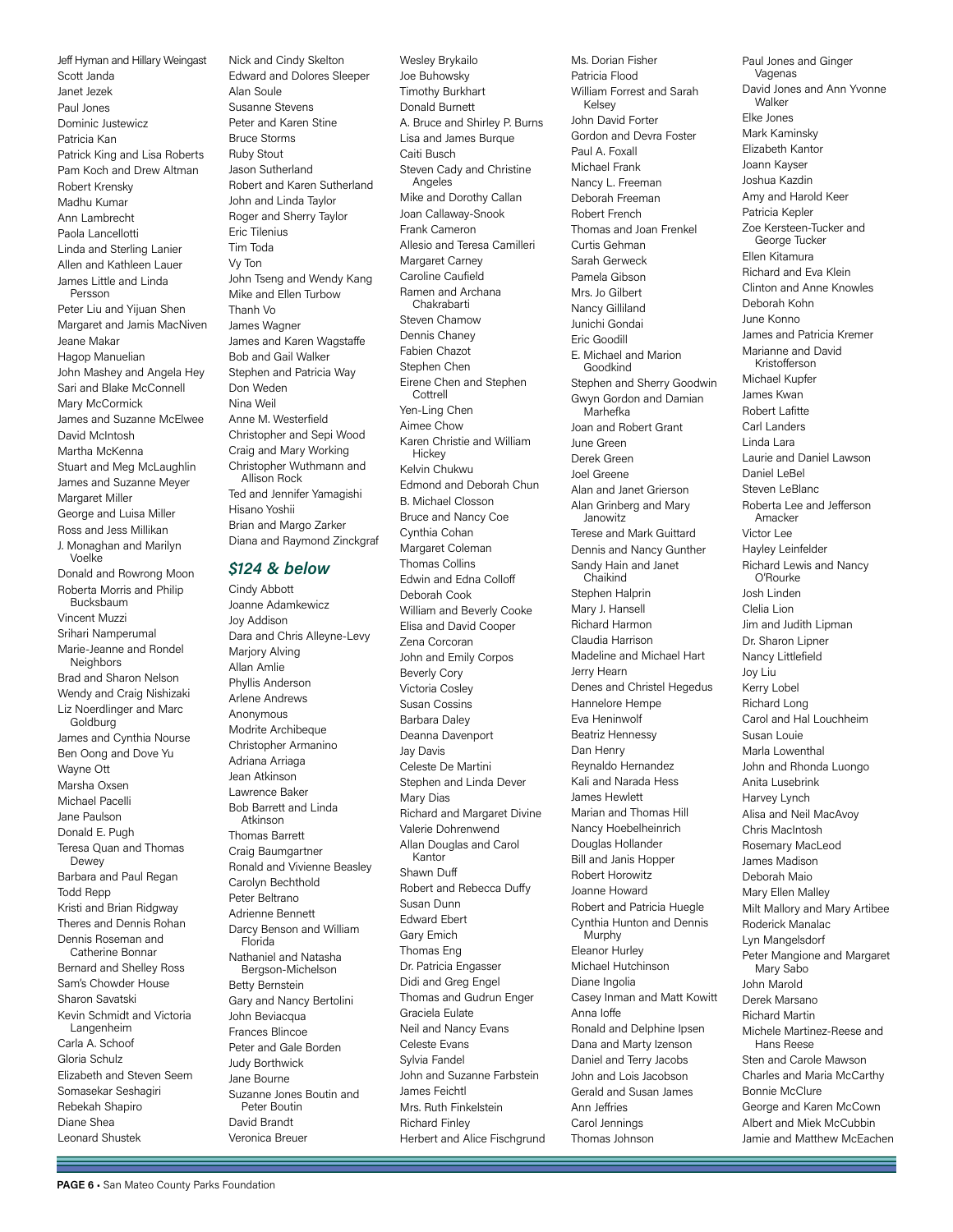Jan McFarland-Brown John McNally Padmanabhan and Prasanna Menon Valerie Mersh Kayleen Miller Sandra and Scott Miller Marian and Philip Miller Denise Miller-Klick and Tom Klick Penney Mitchell Michael Mithen Karl Mittelstadt Robert S. Mobley Wayne and Silvia Montoya Brian Moore Mary Moray Ann Mori Gregory Mulinare Gayle Murphy Deborah Mytels Ellen Nachtrieb Mark Nakano and Josephine Leung Judy Nishimoto Robert and Bea Nissenson Rick Nordensten and Kit Fung David and Virginia Ogilvie David Olsher Mike Olson Stejoc Pang Mehrali Parkhideh Jean Parmelee Richard and Joanna Parness Carolyn Peter and Nigel Raab Christine Pezzi Julien Phillips Martha Pindar Mitchell Pon Ted Pratt Rhonda Press and Lawrence Ragent Tom Pressburger Kirstan Price Salomon and Susan Leslie **Ouintero** Elizabeth Raisler Michael and Christine Read Shirley Reith Nancy Reyering and Martin Walker Angela Robbiano Cristela Rodriguez Erik and Deborah Rogind Dennis and Linda Ronberg Howard B. Rosen and Susan M. Doherty John Rosenberg and Karen Christensen Geoff Rothman Sue Runyan Paul and Raquel Rusca Steven Rusconi Kibbie Ruth and James Granucci Susan Ryals James Salyards David and Bernelle Saperstein Alexey Savva Beverly Saylor Janet and Victor Schachter Mark Schack

George Schmid and Kim Jansen Matthew Schreiber Rick and Lauren Schwartz Kenneth Schwartz and Jane Tan Mr. and Mrs. William Schwarz Stanley and Willis Marie Scott Jeffrey Segall Kathie Semenza Marcia Settel Dr. Steven Shak Barbara and Michael Shapiro Bhavender and Kathryn A. Sharma Ruth Sheldon Anne Shultz Kathryn Shumway Patricia Skillman David and Joan Skurnick Patti Smith William Smith Janice Smith David and Barbara Smoot Bruce and Gayle Snyder Michael Sokolsky and Susan Blockstein Jeanne Sole David Spain Willis Sparks Carol Spillman Duane Steffey Linda Stegora Frank and Betsy Stockdale Jack and Dee Dee Stovel Phil Strause Lee Strieb and Shari Golan Lina Swisher Susan and Glynis Takalo Eng Tau David Taylor and Ronda Macchello Sameer Tembe Kym and Lars Teppo Carol Thomas Elizabeth Thomsen Ian and Diane Thomson Theresa Titus Gary Trott Yousef Turshani Kathy Uhl Craig Uhrich and Joan Ferguson Sylvia Walker Paul Walsh Margaret Warren Debbie and Mark Wartenberg Elizabeth Weeks Stephen and Nancy Weller Linda Whitley Greg and Lyn Wilbur Carol R. T. Wills Judith Windt and Manuel Nathenson Marjorie Winkler Chris Witzel Kimberly Wong Weldon and Carol Wong Michael and Nancy Wright Paul Yang

Sandra Scheidler-Coulter

Eric Yco Wojciech Zalewski

### Monthly Giving

Rebecca Archer Belinda Arroyo Judy Bacon Lee Baker Scott Barkley Michele Beasley Pamela Bilz Julia Bott and Paul Acklin Avis Boutell and Alice Miller Eduardo Castillo Susy Castoria Suzanne Coberly and Jeff Haas Ryan and Brenna Connolly Katherine Coonan Rhoades Dorothy Cordell Josephine Cosino Jill Daly Raquel Espana Adrienne Etherton Debra Finch Megan Fluke Timothy Fox Deking Francisco Linda Joyce Franklyn Mary Ellen Fraser Meg Gilmore Mark Golembiewski Jorge Gomez Jennifer Gonzales James and Laura Gran Scot Griffin and Alice Chang Kaufman Rita Guiliano Daniel Guiney Eloise Gularte Heather Hardy and Matt Nelson Sam and Leslie Herzberg Steven Hibshman Dan and Margaret Hilberman Raymond Hodges Christine Hollender Leslie and Jeff Holzman Traci Hornbaker Peter Ingram and Ann Yvette Pirie Amy Jensen Mark Kaminsky Alicia Kellie Jane Kikuchi Ashley Larsen Teresita Laya-Evangelista Alice Leung Kirk Lindstrom Kimberly Marlow Susan and Jack Marquis Timothy McHenry Dennis and Donna Meixner William Meyer Julieanne Nagal Jane Nettesheim Pamela Noyer Russell H. Miller and Kirk Alan Pessner Joseph Pfeister and Maricar **Pacquing** Stephen and Patricia Pickford

Tim Powers Martha Poyatos Danae Ramirez Tim Reardon Ma Grace Rivera Suzanne Rivoire Ronald Rogers Diane Ross Robert Ruth Jennifer Rycenga John Salcido Anne Scanlan-Rohrer Mary Catherine Schumacher Robert Scruggs Ida Sim Gladys Smith Georgia Stigall Matthew Suarez Rebecca and David Tom Donna Vaillancourt Sharron L. Walker Katherine Wilson Nanette Wylde and Kent Manske Diana Yen Shu Veneranda Zamora Redmond

### Gifts in Honor

Belinda Arroyo in honor of **SFRA** Brian and Leslie Baker in honor of Joe Pfeister Karen Bartholomew in honor of Katherine Wright Megan Fluke in honor of Ofelia Bello Rebecca Haseleu and Paul Hackleman in honor of Laurel Finnegan Carolyn Peter and Nigel Raab in honor of Brian Peter and Shelley Huff Connie Sevier in honor of Julia **Bott** Eric Tilenius in honor of Niles Tilenius Gifts in Memory Arlene Andrews in memory of

Anthony Gularte Timothy Burkhart in memory of Heidi Sjolund Michael and Susan Casey in memory of Carol Kemnitz Deborah Cook in memory of Bev Melin Eloise Gularte in memory of Anthony Gularte Madeline and Michael Hart in memory of Thomas Duffy Madeline and Michael Hart in memory of Judy Griswold David Hou in memory of Makenna Hou Cynthia Hunton and Dennis Murphy in memory of Charmaine Hunton-Rone Rocelia Kmak in memory of Barbara Kmak and Uncle Gene Timothy McHenry in memory of Caroline McHenry Michael Pacelli in memory of Dr. Floyd Gonella

# Answers to Guess the Park Quiz

1. Coyote Point 2. San Pedro Valley

- 3. Huddart Park
- 
- 4. Edgewood Preserve
- 5. Pillar Point Bluff
- 6. Crystal Springs segment of the Crystal Springs Regional Trail
- 7. Pescadero Creek
- 8. Fitzgerald Marine
- Reserve 9. Devil's Slide
- 10. Memorial Park
- Todd Repp in memory of Gilbert and Kathryn Repp Anne Scanlan-Rohrer in memory of Dorothy Scanlan Steve and Katy Spurlock in memory of Paul Reimer Beverley Talbott in memory of Joan Rummelsburg

### Matching Gift Programs

AmazonSmile Foundation Amgen Foundation Apple Matching Gifts Program Cadence Genentech, Inc. Gilead Sciences, Inc. GitHub Google Matching Gifts Program Intel LinkedIn Paypal Charitable Giving Fund Visa Employee Giving Program VMware Foundation

Every effort was made to ensure that this list is complete and accurate. The Foundation regrets any errors or omissions. Please contact us so we may make the proper correction.

————————

Newsletter design by Shannon Corey

Stock services provided by Charles Schwab

Accounting services provided by SD Mayer, LLP